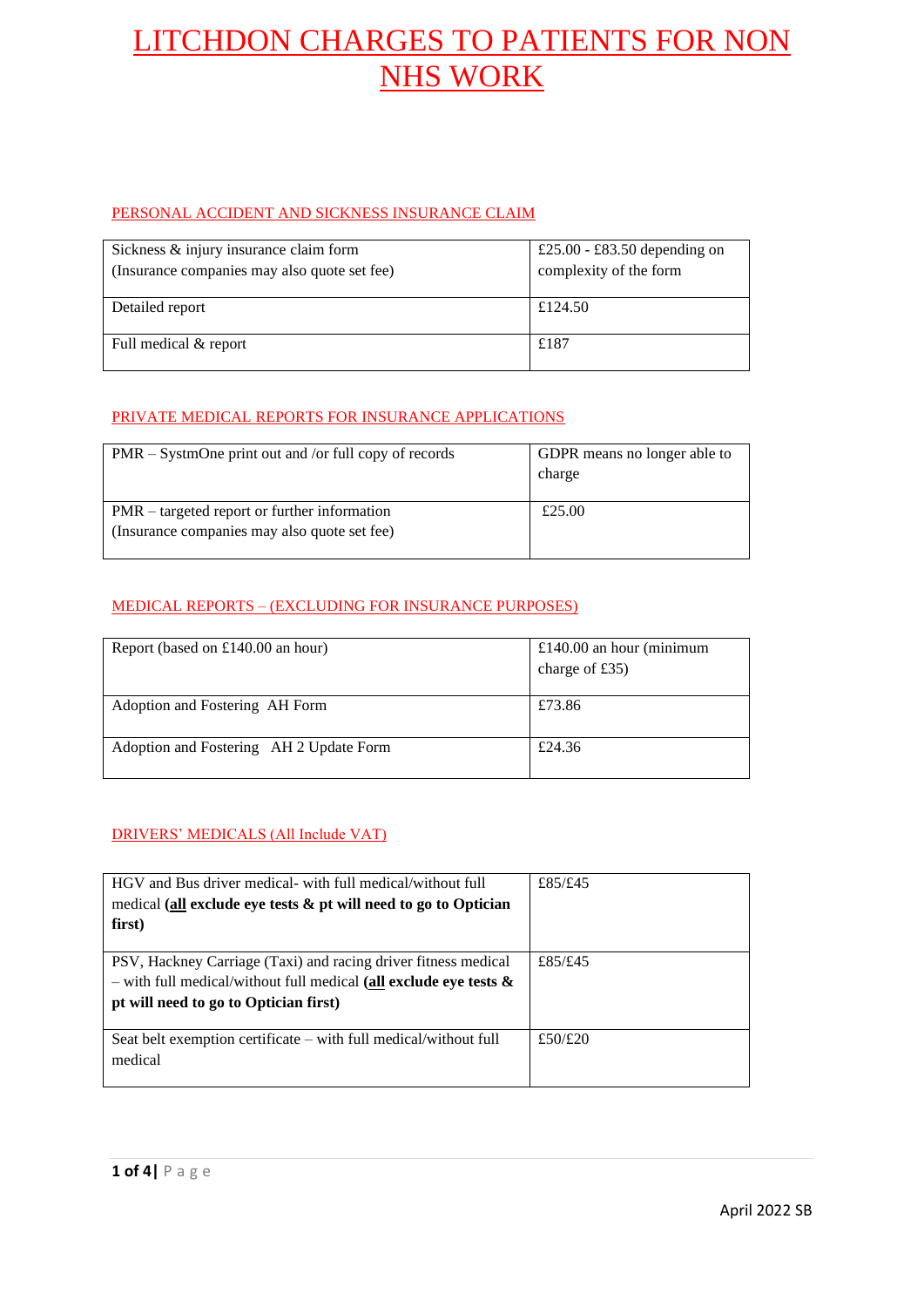#### **HOLIDAYS**

| International certificate of vaccination (includes VAT)                                                  | £15.00                           |
|----------------------------------------------------------------------------------------------------------|----------------------------------|
| Fitness to travel (Includes VAT)                                                                         | £18.00                           |
| Rabies vaccination (Includes VAT $\&$ nurse time) (3 doses per<br>person but can have 1 or 2 as advised) | 1 dose £65.84<br>2 doses £131.68 |
|                                                                                                          | 3 doses £197.52                  |
| Japanese encephalitis vaccination (Includes VAT $\&$ nurse time)                                         | 1 dose £87.48                    |
| (2 doses required)                                                                                       | 2 doses £174.96                  |
| Hep B Injection (including nurse time and bloods) Course of 3.                                           | £62.99 per injection             |
|                                                                                                          | £188.97 total                    |
| ACWY Meningitis (inc nurse time)                                                                         | £55                              |
| Oral Cholera (inc nurse time)                                                                            | £68.20                           |
| Holiday cancellation certificate/letter                                                                  | £23.50                           |

#### **MISCELLANEOUS**

| Shotgun application letter/medical                          | £26.50/£40.00       |
|-------------------------------------------------------------|---------------------|
| Ofsted Report (Includes VAT)                                | £30                 |
| To Whom It May Concern letters short one page/more than one | £16.50/£20.00       |
| page                                                        |                     |
| Sports fitness certificate (Inc VAT)                        | £50 with medical    |
| with/without medical                                        | £30 without medical |
| Racing/diving/boxing medical (Inc VAT)                      | £88.00              |
| Child protection report                                     | £45                 |
| Child protection attending meeting                          | £90                 |
| Coroner's report                                            | £67.50              |
| <b>Cremation Forms</b>                                      | £82.00              |
| <b>Passport Applications</b>                                | £15.00              |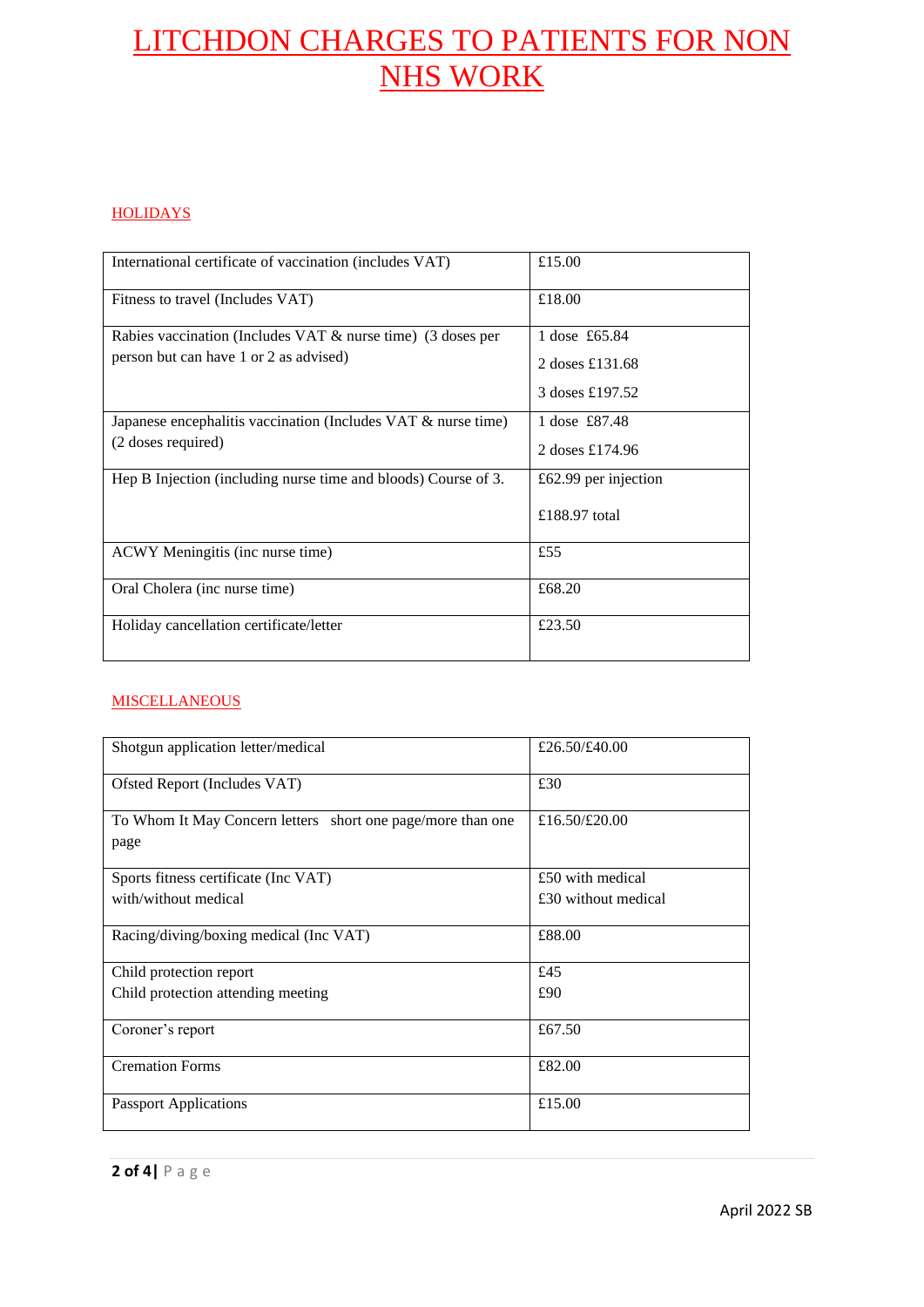### OCCUPATIONAL HEALTH

| Chicken Pox Injection (inc nurse time)                               | £55.28 per injection |
|----------------------------------------------------------------------|----------------------|
| Adults and children over 1 year require 2 doses (4-8 weeks apart)    |                      |
|                                                                      |                      |
| Hep B Injection (including nurse time and bloods) Course of 3.       | £62.99 per injection |
|                                                                      | £188.97 total        |
| MMR Injection (inc nurse time)                                       | £32.64               |
| Employer's examination and report - Pre-employment (Includes<br>VAT) | £102                 |
| Employer's examination & report - Post-employment                    | £102                 |

### PRIVATE CLINICAL (All inc VAT)

| Private GP consultation face to face (Up to 15 mins then £15 per<br>$5 \text{ mins}$ | £60                                                                                                        |
|--------------------------------------------------------------------------------------|------------------------------------------------------------------------------------------------------------|
| Private GP Telephone consultation                                                    | £30                                                                                                        |
| Private GP Home Visit (plus 60 p mile)                                               | £120                                                                                                       |
| Private Practice nurse consultation face to face                                     | £25                                                                                                        |
| (Up to 15 mins then £10 per 5 mins)                                                  |                                                                                                            |
| Private blood tests (Not HIV)                                                        | £25 + usually £32.40 lab fees $@$<br>NDDH but check with NDDH<br>Path Lab for specific blood test<br>cost. |
| Private blood group & save                                                           | £25 + usually £40.80 Lab fees<br>@ NDDH but check with<br>NDDH path lab for specific<br>blood test cost.   |
| HIV bloods/counselling                                                               | £40.80 + usually £32.40 Lab<br>Fees but check with NDDH<br>Path Lab for specific blood test<br>cost.       |
| DNA Mouth Swab (Includes lab+ VAT) (Unless quoted<br>differently by the DNA company) | £35                                                                                                        |
| <b>Cervical Smears</b>                                                               | No longer available via<br>practice or NHS labs – pt must                                                  |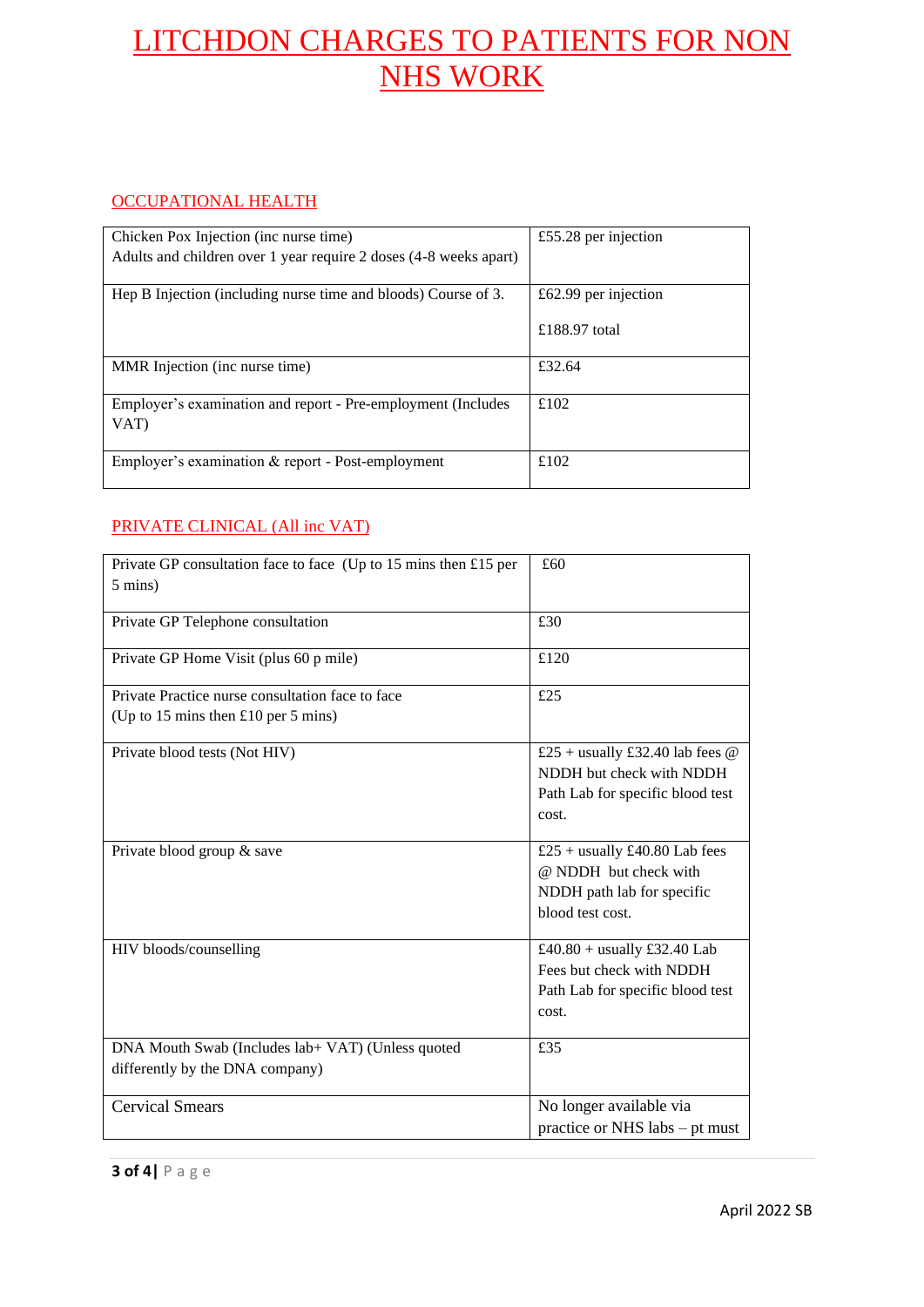|                                                                                                                                                                                                                                  | find own private provider such<br>as Nuffield Health or Mount<br>Stuart private hospital who<br>may be able to help. |
|----------------------------------------------------------------------------------------------------------------------------------------------------------------------------------------------------------------------------------|----------------------------------------------------------------------------------------------------------------------|
| Meningitis B vaccination (inc nurse time) for children<br>NOT in NHS age range and NOT registered with $us - can$<br>be seen as Private Pts and have injections.                                                                 | £100 per injection (course<br>of $3)$                                                                                |
| If registered with us, and outside of age range we<br>CANNOT do it – refer them to other Bple practices that<br>can do it privately for them.                                                                                    |                                                                                                                      |
| Chicken Pox vaccination (inc nurse time)<br>The chickenpox vaccine is provided free on the NHS only for:                                                                                                                         |                                                                                                                      |
| people who haven't had chickenpox before who<br>are likely to come into close contact with someone<br>who has a weakened immune system                                                                                           |                                                                                                                      |
| healthcare workers who haven't had chickenpox<br>before                                                                                                                                                                          |                                                                                                                      |
| If anyone registered with us wants chicken pox vaccine and<br>don't fall into these categories then they can have it<br>privately but WE CANNOT do it - refer them to other Bple<br>practices that can do it privately for them. |                                                                                                                      |
| For non Litchdon registered patients they can have it done<br>privately at our surgery.                                                                                                                                          | £55.28 per injection (course of $2$<br>needed for adults & children<br>over 1 year of age 4-8 weeks a<br>part)       |
| Shingles (inc nurse time) – same as above if NOT in age<br>criteria then cannot vaccinate our own patients – they need<br>to go to another practice as private pt. If not our pt then<br>can be seen as private pt.              | £124.96 per injection                                                                                                |
| HPV for girls and boys – FREE on the NHS up to age of 25<br>and if missed having the vaccine at school and they cannot<br>be done as a catch-up in school then they can have it done<br>by the practice for free.                | Free                                                                                                                 |
| If under 15yrs of age then need 2 vaccines over 6 months or<br>if over 15 yrs of age then need 3 vaccines over 6 months.                                                                                                         |                                                                                                                      |